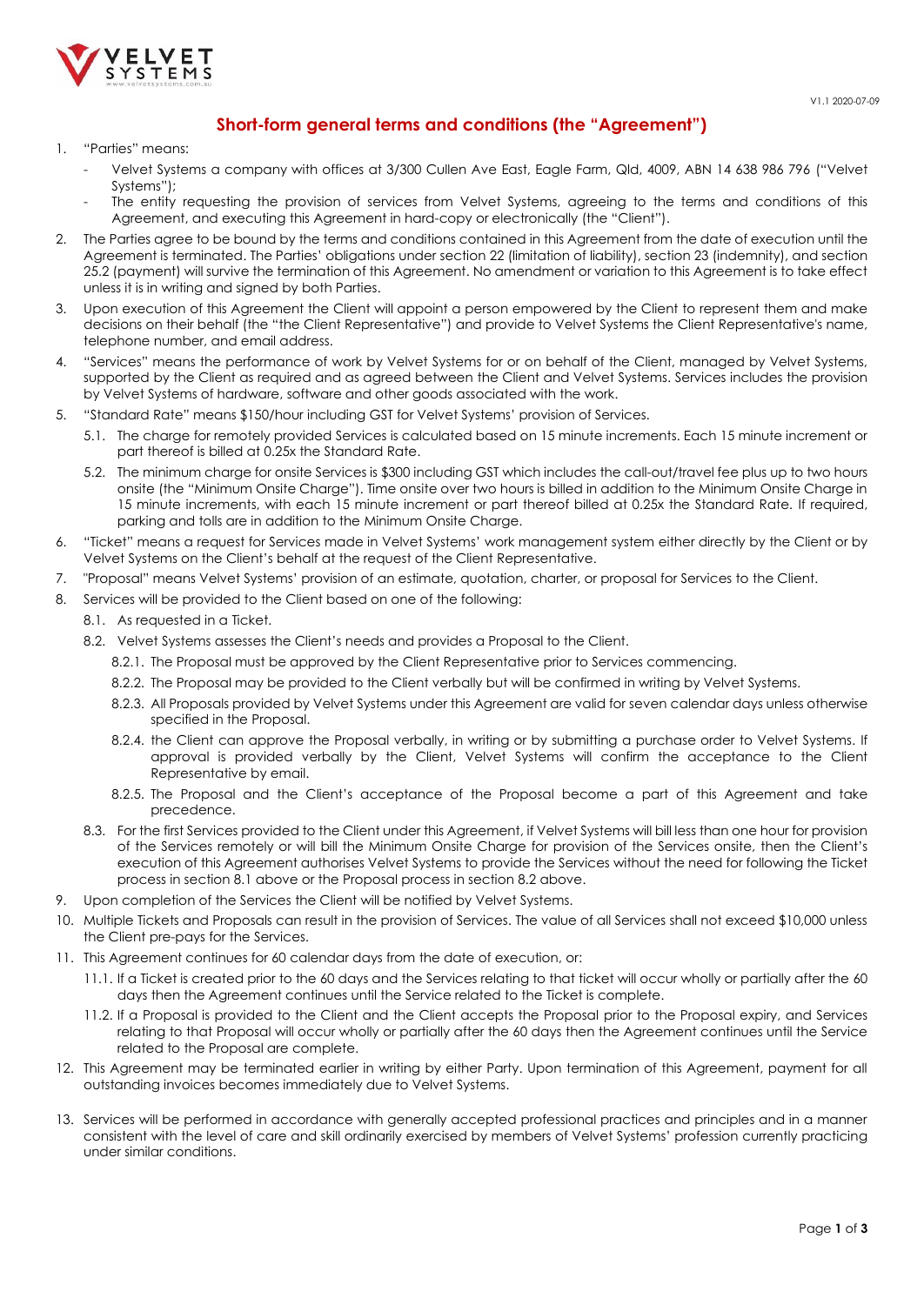

- 14. The Client gives Velvet Systems permission to have remote access to the Client's systems to perform the Services and accepts the terms and conditions relating to the installation of or supply of any item purchased by Velvet Systems for the Client, or installed by Velvet Systems for the Client, or installed by Velvet Systems for Velvet Systems to perform the Services, including but not limited to end user license agreements and manufacturer's maintenance agreements.
- 15. This Agreement is the whole agreement between the Parties. The Parties expressly acknowledge that no representation or warranties have been given by either Party other than those contained in this Agreement.
- 16. This Agreement is governed by the laws of the state of Queensland and the Parties submit to the jurisdiction of the courts of that state.
- 17. If any provision of this Agreement is held to be unlawful, invalid, unenforceable, or in conflict with any rule of law, statute or regulation it is to be severed so that the validity and enforceability of the remaining provisions are not affected.
- 18. Velvet Systems may sub-contract any part of the Services.
- 19. Nothing in this Agreement will function to transfer any of either Party's intellectual property rights to the other Party.
- 20. "Confidential Information" includes technical and business information relating to proprietary ideas and inventions, ideas, patentable ideas, trade secrets, drawings and/or illustrations, existing and/or contemplated products and services, research and development, production information, costs, profit and margin information, finances and financial projections, clients, marketing, and current or future business plans and models regardless of whether such information is designated as Confidential Information at the time of its disclosure. Velvet Systems agrees that it will not use any Confidential Information obtained from the Client during the performance of the Services for any purpose other than fulfilment of the Services or under obligation of the law or regulations.
- 21. Where required for the provision of the Services the Client must ensure Velvet Systems has physical and logical access to the Client's premises, devices and services, administration passwords and any passwords necessary to gain access to the Client's contracted third party provided devices or services, plus anything else reasonably requested by Velvet Systems to enable performance of the Services.
- <span id="page-1-0"></span>22. Limitation of liability:
	- 22.1. The Client agrees that all implied guarantees, conditions and warranties are excluded from the Agreement, except any guarantee, condition or warranty (such as the consumer guarantees implied by the *Competition and Consumer Act 2010* (Cth)), which cannot by law be excluded (a "Non Excludable Condition").
	- 22.2. Velvet Systems will not, under any circumstances, be liable to the Client for any consequential loss, except where such loss cannot be excluded in respect of consumers under the *Competition and Consumer Act 2010* (Cth) or equivalent legislation.
	- 22.3. Velvet Systems' liability for a breach of any Non Excludable Condition is restricted, at Velvet Systems' option, to the resupply of the Services; or
	- 22.4. If Velvet Systems is found to have any liability to the Client, to the maximum extent permitted by law (but subject always to the rights of the Client under the *Competition and Consumer Act 2010* (Cth) or equivalent legislation), the limit of Velvet Systems' total liability to the Client is to the monies paid to Velvet Systems by the Client under the Agreement.
- <span id="page-1-1"></span>23. Indemnity:
	- 23.1. The Client indemnifies and holds harmless Velvet Systems against all claims, demands, proceedings and other liability arising wholly or partially, directly or indirectly, from the Services where Velvet Systems has acted lawfully and without negligence.
	- 23.2. Without limiting the generality of the above, the Client agrees to indemnify Velvet Systems and its officers, employees, contractors and agents (the "Velvet Systems Indemnified") against any costs, expenses, losses (including consequential loss), damages and liability suffered or incurred by the Velvet Systems Indemnified arising directly or indirectly from the Client's breach of any Agreement and any negligent or unlawful act or omission by the Client in connection with the Services.
	- 23.3. Without limiting the generality of the above, the Client further agrees to indemnify Velvet Systems against any costs, expenses, losses (including consequential loss), damages and liability suffered or incurred by the Velvet Systems Indemnified arising directly or indirectly from a contract in force between them and a third party connected with the Services.
- 24. Velvet Systems will provide and pay for all necessary insurance required to carry out the Services including workers compensation, public liability and professional indemnity insurance.
- <span id="page-1-2"></span>25. Invoicing and payment:
	- 25.1. The Client will be invoiced in Australian currency the amount agreed upon for the Services (plus parking and tolls if required to attend the Client's premises) by Velvet Systems within 5 business days of completion of the provision of the **Services**
	- 25.2. Payment will be due within fourteen days of the date of the invoice.
	- 25.3. Velvet Systems may at their sole discretion invoice the Client for pre-payment and upon receipt of payment for that invoice the Services will be supplied.